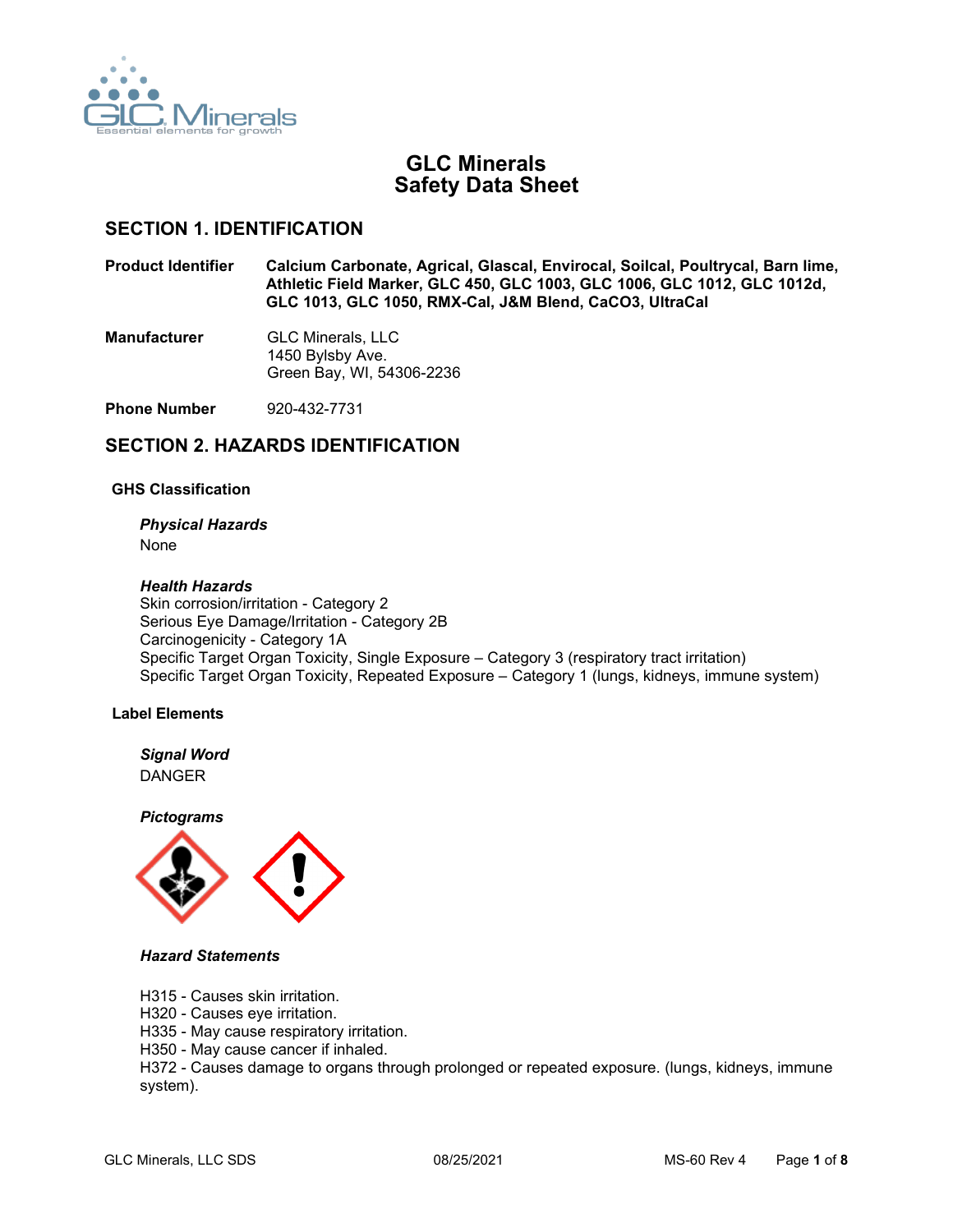

#### *Precautionary Statements*

#### Prevention

- P201- Obtain special instructions before use.
- P202- Do not handle until all safety precautions have been read and understood.
- P271- Use only outdoors or in well-ventilated area.

P260- Do not breathe dust.

- P270- Do not eat, drink or smoke when using this product.
- P264- Wash hands thoroughly after handling
- P280- Wear eye/face protection and protective gloves.

#### Response

P308 + P313 - If exposed or concerned: Get medical attention.

P314- Get medical attention if you feel unwell.

P302 + P352 + P362 + P363 - IF ON SKIN: Wash with plenty of soap and water. Take off contaminated clothing and wash before reuse.

P304 + P340 + P312 - IF INHALED: Remove victim to fresh air and keep at rest in a position comfortable for breathing. Call a POISON CENTER or physician if you feel unwell.

P332 + P313 - If skin irritation occurs: Get medical attention.

P305 + P351 + P338 + P310 - IF IN EYES: Rinse cautiously with water for several minutes. Remove contact lenses, if present and easy to do. Continue rinsing. Immediately call a POISON CENTER or physician.

### Storage and Disposal

P401 - Store to minimize dust generation.

P403 - Store in a well-ventilated place.

P405 - Store locked up.

P501 - Dispose of contents and container in accordance with all local, regional, national and international regulations.

## **SECTION 3. COMPOSITION/INFORMATION ON INGREDIENTS**

| <b>Chemical Name</b> | CAS No.    | %  |
|----------------------|------------|----|
| Calcium carbonate    | 1317-65-3  | 97 |
| Magnesium carbonate  | 546-93-0   |    |
| Silica, crystalline  | 14808-60-7 | <1 |

## **SECTION 4. FIRST-AID MEASURES**

#### **First-aid Measures**

#### *Inhalation*

Remove victim to fresh air and keep at rest in a position comfortable for breathing. Get medical advice/attention if symptoms persist. If not breathing, if breathing is irregular or if respiratory arrest occurs, provide artificial respiration or oxygen by trained personnel. If unconscious, place in recovery position and get medical attention immediately. Maintain an open airway. Loosen tight clothing such as a collar, tie, belt or waistband.

#### *Skin Contact*

Flush contaminated skin with plenty of water. Get medical advice/attention if irritation persists. Remove dusty clothing and launder before reuse.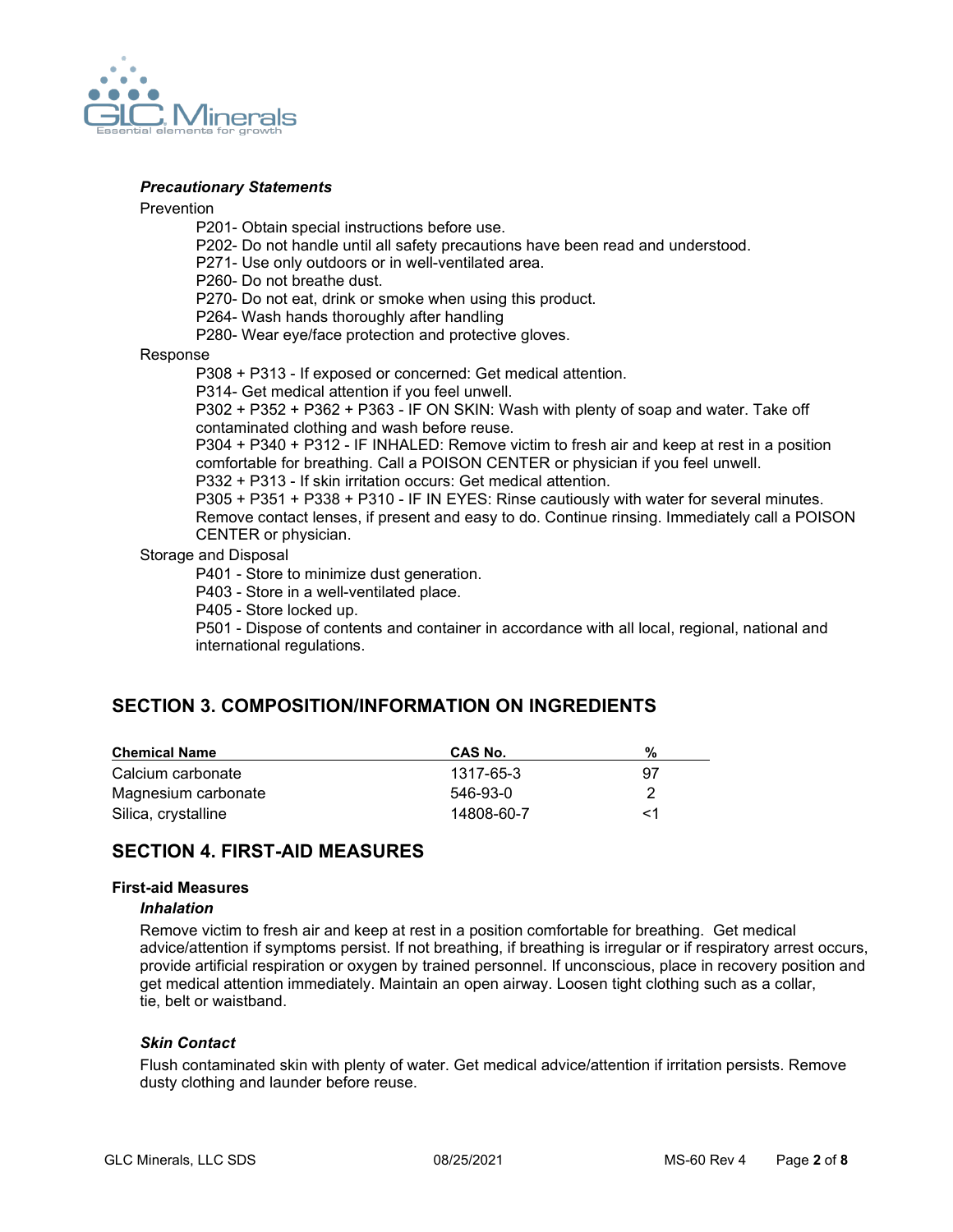

### *Eye Contact*

Flush victim's eyes thoroughly with large quantities of water, including under eye lids. Get medical attention if irritation persists.

### *Ingestion*

Rinse mouth with water. Get medical advice/attention if you feel unwell or are concerned. Do not induce vomiting unless directed to do so by medical personnel. If vomiting occurs, the head should be kept low so that vomit does not enter the lungs.

### **Most Important Acute Symptoms**

Eye, skin and respiratory tract irritation.

# **SECTION 5. FIRE-FIGHTING MEASURES**

### **Suitable Extinguishing Media**

Not combustible. Use extinguishing agent suitable for the surrounding fire.

### **Specific Hazards Arising from the Chemical**

Does not burn. Calcium carbonate decomposes at high temperature (1742 ºF/950 ºC) to give gaseous carbon dioxide, calcium oxide (quicklime) and magnesium oxide.

### **Special Protective Equipment and Precautions for Fire-fighters**

Fire-fighters should wear appropriate protective equipment and self-contained breathing apparatus (SCBA) with a full face-piece operated in positive pressure mode.

# **SECTION 6. ACCIDENTAL RELEASE MEASURES**

### **Personal Precautions, Protective Equipment, and Emergency Procedures**

Avoid skin and eye contact. Avoid inhaling dust. Avoid generating airborne dust. Wear appropriate protective clothing as described in Section 8.

### **Methods and Materials for Containment and Cleaning Up**

Utilize cleanup methods that minimize generating dust. Avoid dry sweeping. Keep material out of lakes, streams, ponds, and sewer drains. Dispose of via a licensed waste disposal contractor.

## **SECTION 7. HANDLING AND STORAGE**

## **Precautions for Safe Handling**

Use appropriate personal protective equipment (see Section 8). Avoid inhalation, skin, and eye contact. Avoid generating dust. An eye wash station should be readily available when this product is handled. Wear appropriate respirator when ventilation is inadequate. Keep in the original container or an approved alternative made from a compatible material, kept tightly closed when not in use.

### **Conditions for Safe Storage**

Store in accordance with local regulations. Store in original container protected from direct sunlight in a dry, cool and well-ventilated area, away from incompatible materials (see Section 10) and food and drink. Store to minimize dust generation. Keep container tightly closed and sealed until ready for use. Containers that have been opened must be carefully resealed and kept upright to prevent leakage. Do not store in unlabeled containers. Use appropriate containment to avoid environmental contamination. Keep away from moisture.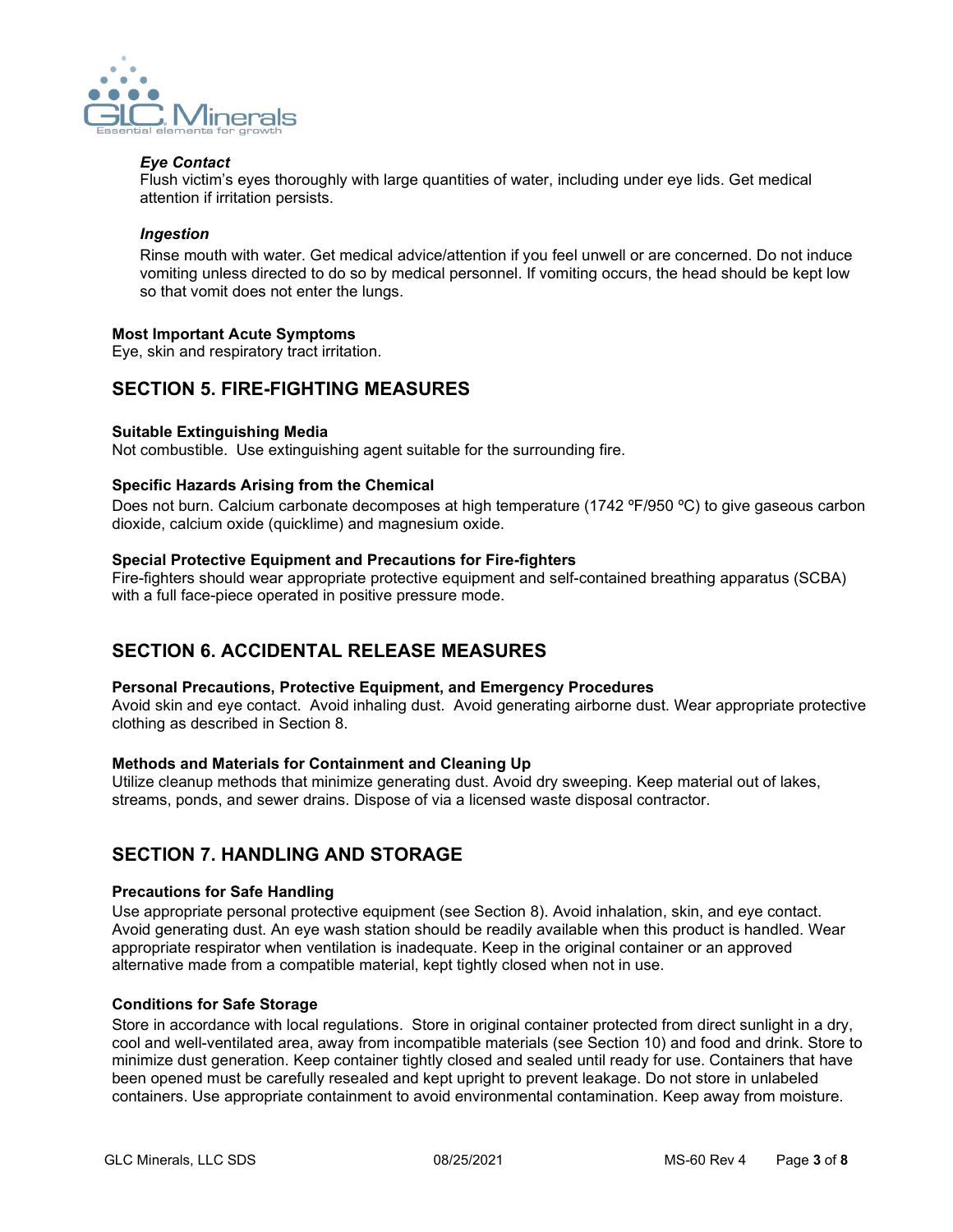

# **SECTION 8. EXPOSURE CONTROLS/PERSONAL PROTECTION**

### **Control Parameters**

| Ingredient          | CAS#       | <b>OSHA PEL</b>                                   | <b>ACGIH TLV®</b>                   |
|---------------------|------------|---------------------------------------------------|-------------------------------------|
| Calcium carbonate   | 1317-65-3  | 15 mg/m $3$ (TWA)<br>5 mg/m <sup>3</sup> (TWA)(R) | NE.                                 |
| Magnesium carbonate | 546-93-0   | <b>NE</b>                                         | <b>NE</b>                           |
| Silica, crystalline | 14808-60-7 | 50 $\mu$ g/m <sup>3</sup> (TWA) (R)               | 25 $\mu$ g/m <sup>3</sup> (TWA) (R) |

\* Some U.S. states with state run OSHA programs may have PELs that are different the Federal PELs listed in the table above.

### **Exposure Limit Abbreviations**

- **\*=** There is no specific exposure limit for this compound. The OSHA PEL listed is for Particles Not Otherwise Regulated (PNORs). The ACGIH TLV listed is for Particles Not Otherwise Specified.
- **NE**= None Established

**ACGIH TLV**= American Conference of Governmental Industrial Hygienists Threshold Limit Value ®, 2021 Edition

**OSHA PEL**= Occupational Health and Safety Administration Permissible Exposure Limit

**TWA=** Time Weighted Average

**STE**L= Short Term Exposure Limit

**C**= Ceiling Limit

**mg/m3** = milligram of substance per cubic meter of air

**µg/m3** = micrograms of substance per cubic meter of air

**R=** Respirable fraction of particulate sampled

**I**= Inhalable fraction of particulate sampled

### **Engineering Controls**

Use only with adequate general or local exhaust ventilation to maintain exposures to the substances above below their occupational exposure limits.

### **Individual Protection Measures (Personal Protective Equipment):**

### *Eye Protection*

Safety eyewear complying with an approved standard should be used when a risk assessment indicates this is necessary to avoid exposure to dust. Wear safety glasses with side-shields if there is a risk of particles getting in eyes. In windy conditions, or if work activity generates elevated airborne dust levels, dust proof or chemical goggles may be necessary.

### *Skin protection*

Appropriate skin protection measures should be selected based on the task being performed and the risks involved.

### *Respiratory Protection*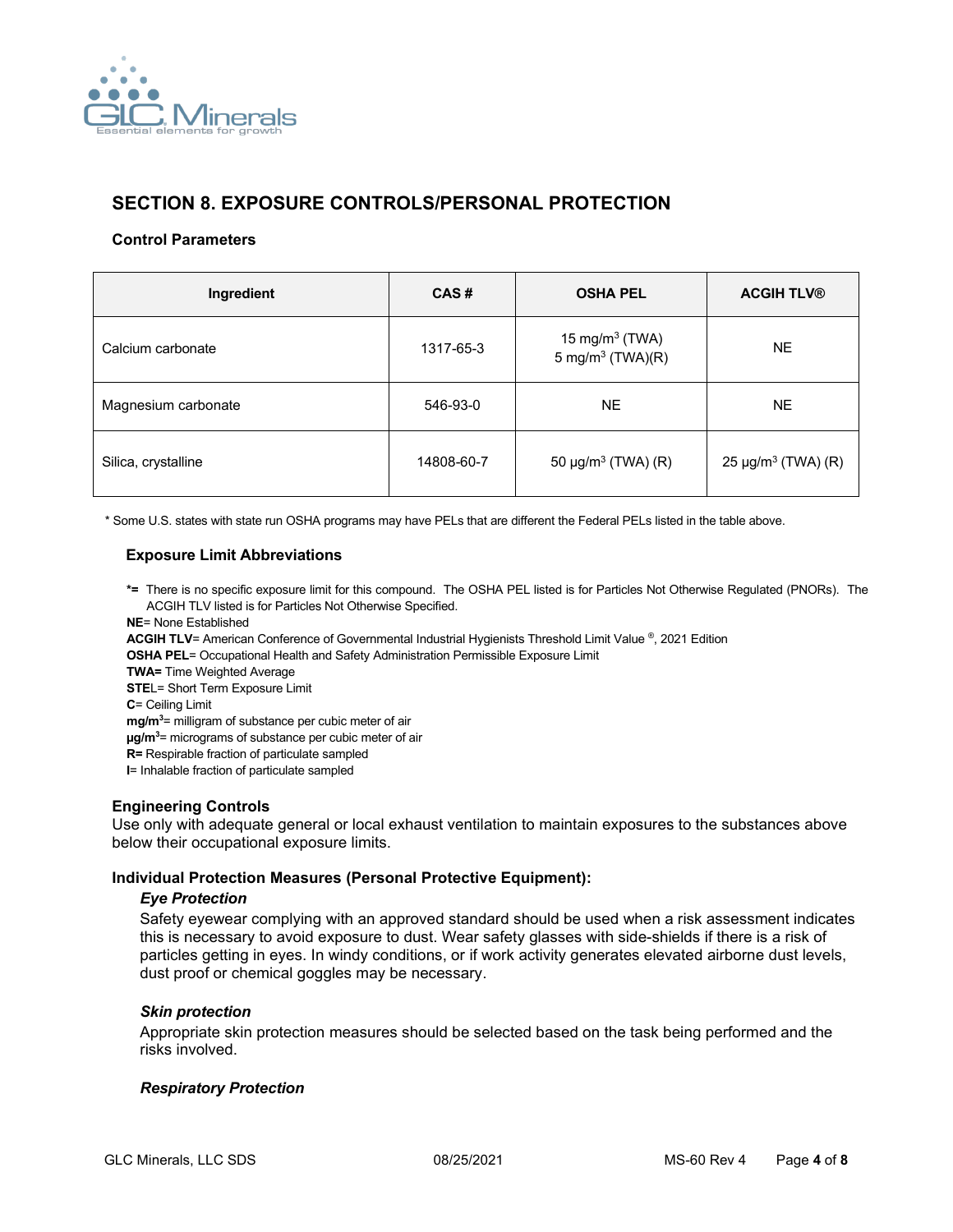

Use a properly fitted, NIOSH approved particulate filter respirator if a risk assessment indicates such use is necessary or if exposures exceed the occupational exposure limits. Respirator selection must be based on known or anticipated exposure levels, the hazards of the product and the safe working limits of the selected respirator.

# **SECTION 9. PHYSICAL AND CHEMICAL PROPERTIES**

**Appearance Grayish-white powder Grayish-white powder Odor** Not applicable **Odor Threshold** Not applicable **pH** 9 **Melting Point/Freezing Point** 1742 °F (950° C) (Calcium carbonate) (melting) **Boiling Point/Range** Not applicable **Flash Point** Not applicable Not applicable not applicable not applicable not applicable not applicable not applicable not applicable not applicable not applicable not applicable not applicable not applicable not applicabl **Evaporation Rate Not applicable** Not applicable **Flammability (solid, gas)** Not applicable **Upper/Lower Flammability or Explosive Limit** Not applicable (upper); Not applicable (lower) **Vapor Pressure** Not applicable Not applicable **Vapor Density (air = 1)** Not applicable<br> **Relative Density (water = 1)** 2.7 **Relative Density (water = 1)** 2.7 **Solubility**<br> **Partition Coefficient, (n-Octanol/Water (Log Kow))** Slightly soluble in water **Partition Coefficient, (n-Octanol/Water (Log Kow)) Auto-ignition Temperature** Not applicable **Decomposition Temperature** 1742 °F (950 °C)<br> **Viscosity** 1742 Mot applicable

**Not applicable** 

# **SECTION 10. STABILITY AND REACTIVITY**

**Reactivity** Not reactive under normal conditions of use.

## **Chemical Stability**

Normally stable.

### **Possibility of Hazardous Reactions**

Incompatible with acids, alum, ammonium salts, fluorine, magnesium, reactive fluoridated, brominated or phosphorous compounds; aluminum (may form hydrogen gas), ammonium salts, mercury, hydrogen, magnesium, reactive powdered metals; organic acid anhydrides; nitro-organic compounds; interhalogenated compounds. Reacts with acids and acidic salts to generate gaseous carbon dioxide with effervescence (bubbling) and heat. The reaction is rapid and exothermic with concentrated solutions of acids. The effervescence can create extensive foaming.

### **Hazardous Decomposition Products**

None expected under conditions of normal use. Reacts with acids and acidic salts to generate gaseous carbon dioxide with effervescence (bubbling) and heat. The reaction is rapid and exothermic with concentrated solutions of acids. The effervescence can create extensive foaming.

# **SECTION 11. TOXICOLOGICAL INFORMATION**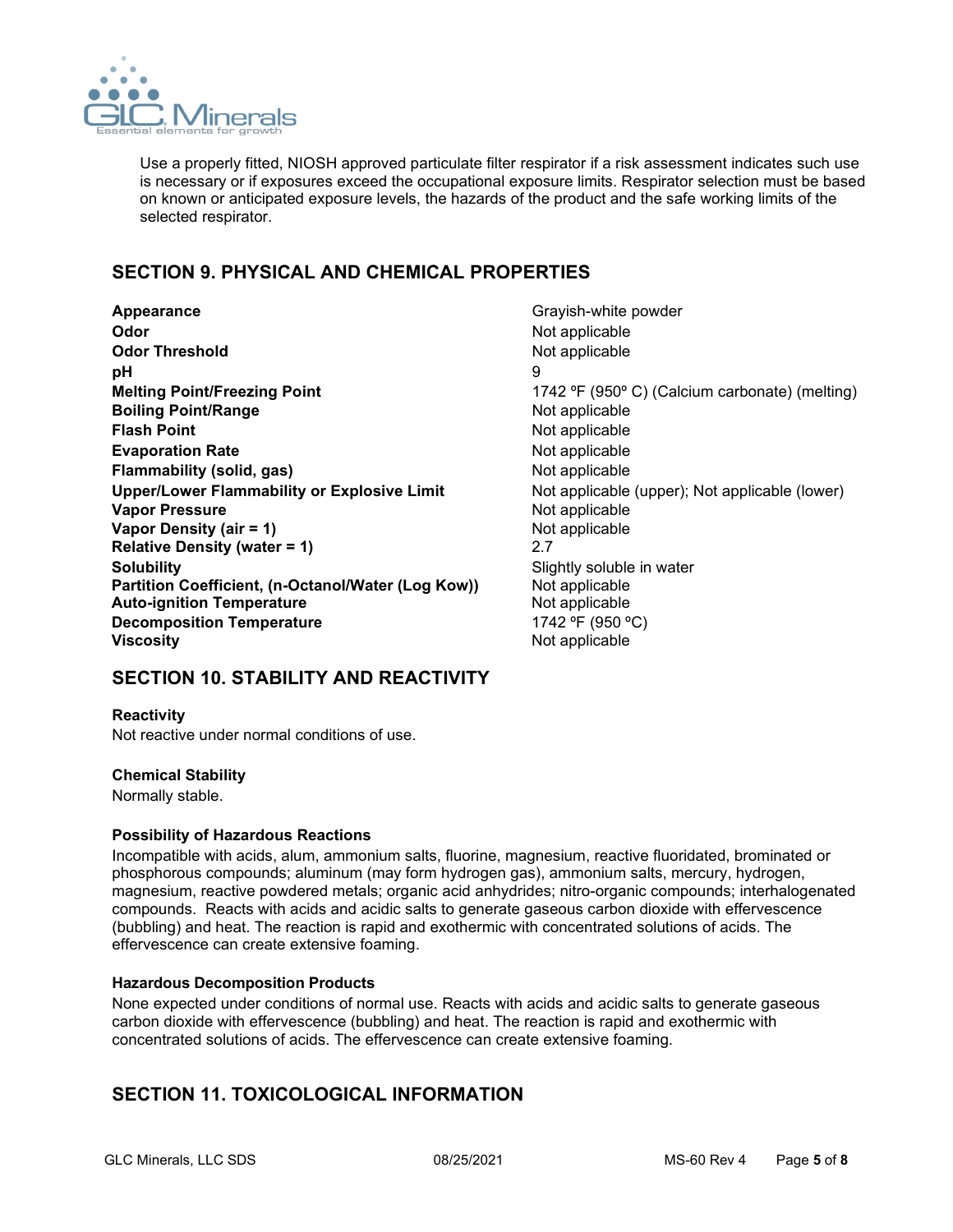

None of the ingredients meet the criteria of the OSHA 2012 Hazard Communication Standard to be classified as an acute toxin. The acute toxicity of the ingredients is as follows:

| <b>Chemical Name</b> | LD50 (oral)        |
|----------------------|--------------------|
| Calcium carbonate    | 6450 mg/kg (mouse) |
| Magnesium carbonate  | > 2000 mg/kg (rat) |

### **Skin Corrosion/Irritation**

This product is classified as a Category 2, Skin corrosion/irritation substance, under the criteria of the OSHA 2012 Hazard Communication Standard. Contact can cause dryness and irritations.

### **Serious Eye Damage or Irritation**

This product is classified as a Category 2B,-Serious Eye Damage/Irritation substance, under the criteria of the OSHA 2012 Hazard Communication Standard. Contact may cause can cause irritation of the eyelids, redness, and tearing.

#### **Respiratory or Skin Sensitization**

None of the ingredients meet the criteria of the OSHA 2012 Hazard Communication Standard to be classified as respiratory or dermal sensitizers.

#### **Germ Cell Mutagenicity**

None of the ingredients meet the criteria of the OSHA 2012 Hazard Communication Standard to be classified as a mutagenic.

#### **Carcinogenicity**

**Silica, crystalline silica:** IARC-Group 1 (Carcinogenic to humans); NTP-K (known to be a human carcinogen); OSHA-listed.

### **Reproductive Toxicity**

None of the ingredients meet the criteria of the OSHA 2012 Hazard Communication Standard to be classified as reproductive toxins.

### **STOT (Specific Target Organ Toxicity) - Single Exposure (SE)**

This product is classified as STOT-SE, Category 3 (transient target organ effects) substance under the criteria of the OSHA 2012 Hazard Communication Standard. Symptoms of acute exposure include respiratory tract irritation.

### **STOT (Specific Target Organ Toxicity) - Repeated Exposure (RE)**

This product is classified as STOT-RE, Category 1 under the criteria of the OSHA 2012 Hazard Communication Standard due to the presence of crystalline silica. Prolonged inhalation of respirable crystalline silica may cause silicosis, a potentially serious lung disease. Studies have shown fibrotic lung disease in humans exposed to limestone dust, however, the health effects are thought to be associated with the presence of silica in the minerals processed or mined. Crystalline silica may also cause lung cancer, kidney damage and autoimmune disorders.

### **Aspiration Hazard**

No data is available, however, based on the physical form and chemistry of the product, it is not expected to present an aspiration hazard. .

## **SECTION 12. ECOLOGICAL INFORMATION**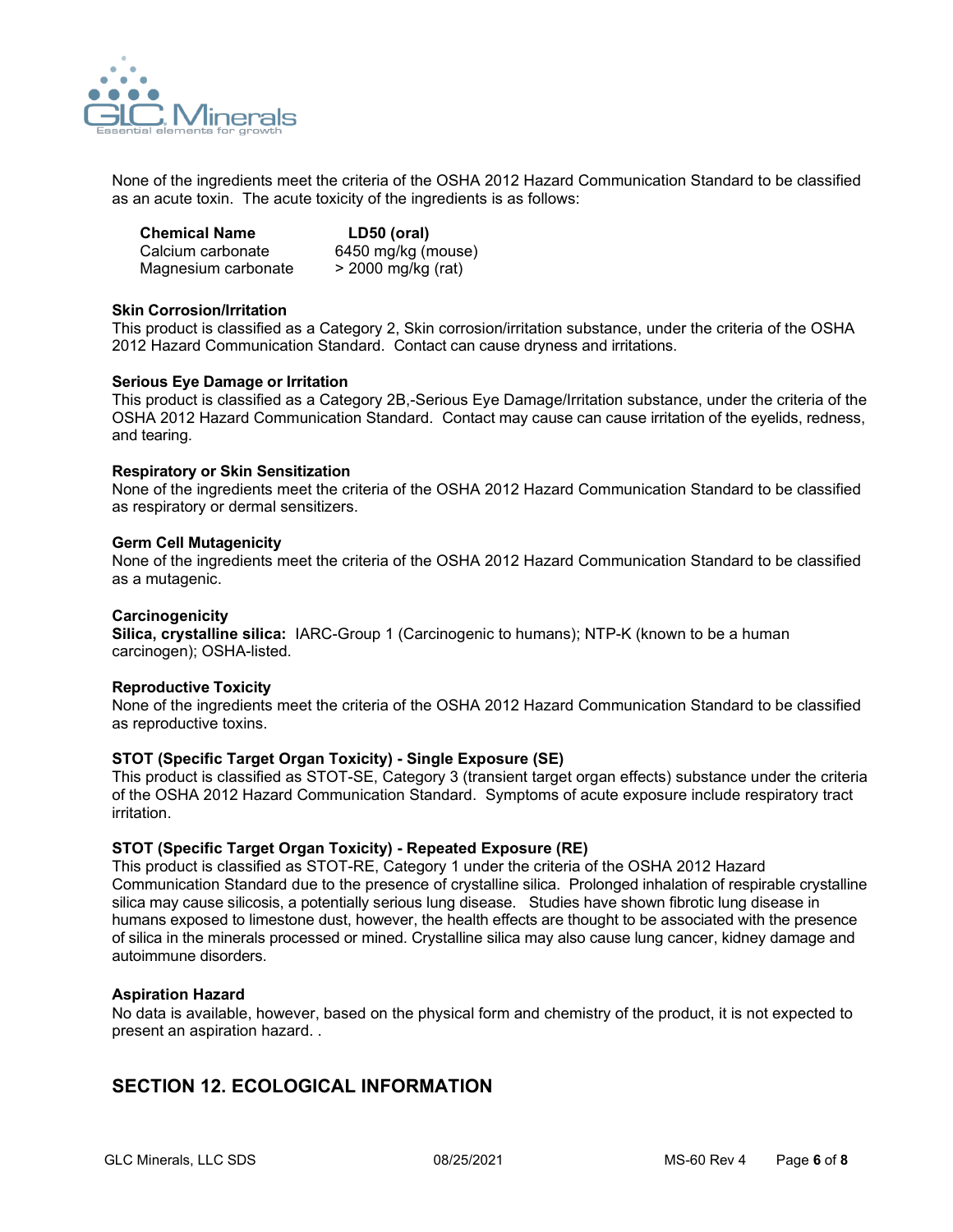

No data available for the mixture. The following information for the individual components is provided:

### **Acute Aquatic Toxicity**

**Chemical Name LC50 Fish** 

Magnesium carbonate 2120-2820 mg/L (Pimephales promelas (fathead minnow); 96-hour,fresh water; static)

### **Bioaccumulation**

Product is not expected to bioaccumulate.

## **Mobility**

Not available

# **SECTION 13. DISPOSAL CONSIDERATIONS**

Dispose of according to federal, state and local regulations.

# **SECTION 14. TRANSPORT INFORMATION**

## **U.S. Department of Transportation (DOT)**

Product is not regulated

#### **International Maritime Dangerous Goods (IMDG)** Product is not regulated

**Transport in bulk according to Annex II of MARPOL 73/78 and the IBC Code** Product is not regulated

**International Civil Aviation Org./ International Air Transport Assoc. (ICAO/IATA)** Product is not regulated

# **SECTION 15. REGULATORY INFORMATION**

**CERCLA Hazardous Substances** Not listed

**SARA Toxic Chemical (40 CFR 372.65)** Not listed

**SARA Section 302 Extremely Hazardous Substances (40 CFR 355)** Not listed

**SARA 311/312** Not listed

**SARA Section 313 Toxic Chemicals reporting requirements** None